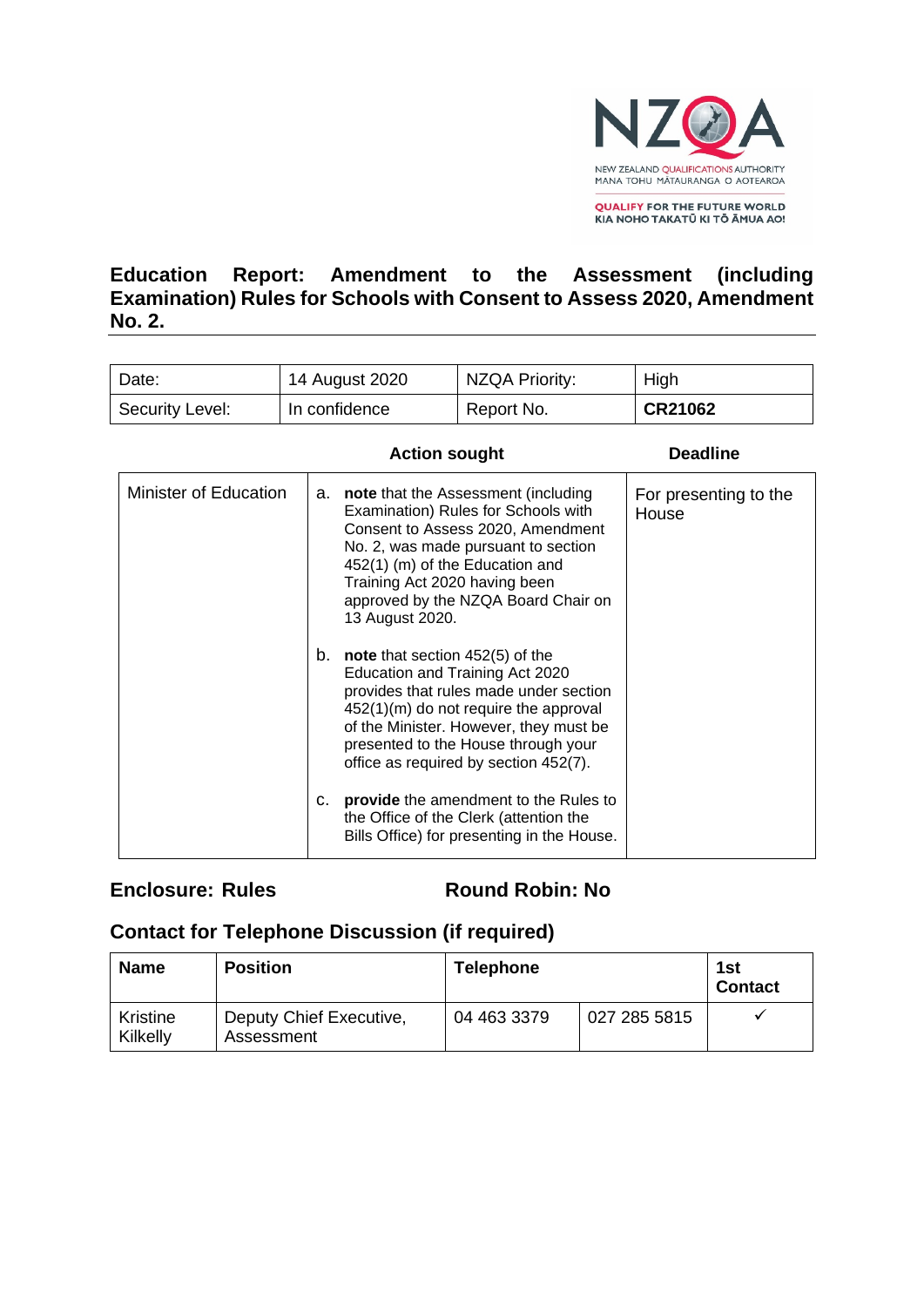| <b>Minister's Office to Complete:</b> |             |                            |  |  |  |
|---------------------------------------|-------------|----------------------------|--|--|--|
| $\Box$ Noted                          | $\Box$ Seen | $\Box$ Approved            |  |  |  |
| $\Box$ Needs change                   | Withdrawn   | $\Box$ Overtaken by Events |  |  |  |
| Referred to:<br><b>Comments:</b>      |             |                            |  |  |  |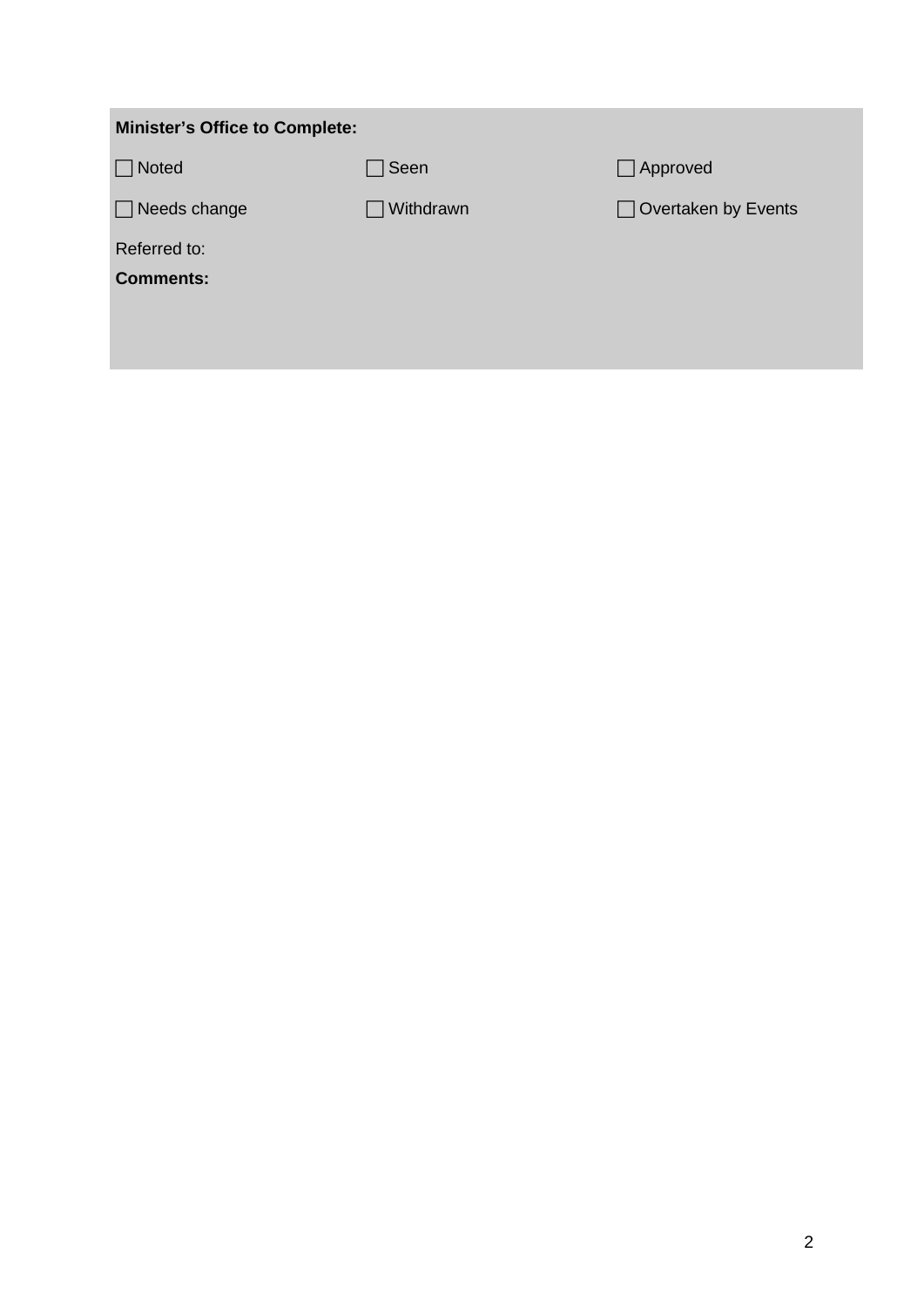#### Recommended Action

It is recommended that you:

- a. **note** that the attached Assessment (including Examination) Rules for Schools with Consent to Assess 2020, Amendment No. 2, made pursuant to section 452 (1) m of the Education and Training Act 2020 having been approved by the NZQA Board Chair on 13 August 2020.
- b. **note** that section 452(5) of the Education and Training Act 2020 provides that rules made under section 452(1)(m) do not require the approval of the Minister. However, they must be presented to the House through your office as required by section 452(7).
- c. **provide** the amendment to the Rules to the Office of the Clerk (attention the Bills Office) for presenting in the House.

 $\overline{z}$ 

Dr Grant Klinkum **Chief Executive** 

14 August 2020

Hon Chris Hipkins **Minister of Education** 

 $12^{12}$  09 2020